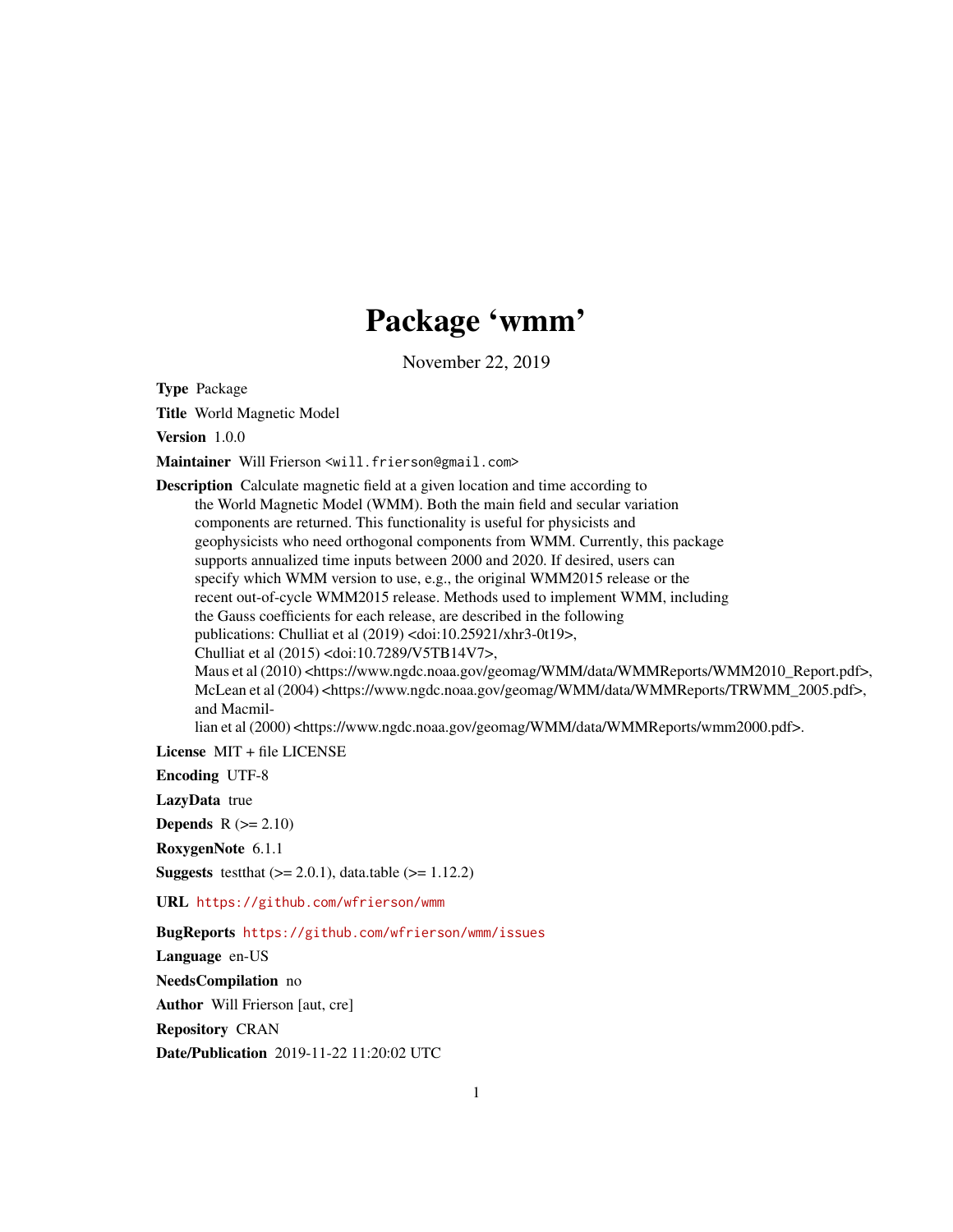# <span id="page-1-0"></span>R topics documented:

| Index |                                                                                                                    | 10 |
|-------|--------------------------------------------------------------------------------------------------------------------|----|
|       |                                                                                                                    |    |
|       |                                                                                                                    |    |
|       |                                                                                                                    |    |
|       | . Derive Version Info $\ldots \ldots \ldots \ldots \ldots \ldots \ldots \ldots \ldots \ldots \ldots \ldots$        |    |
|       |                                                                                                                    |    |
|       |                                                                                                                    |    |
|       | . Check Version WMM $\ldots \ldots \ldots \ldots \ldots \ldots \ldots \ldots \ldots \ldots \ldots \ldots \ldots 5$ |    |
|       |                                                                                                                    |    |
|       | . Calculate Radius Curvature $\ldots \ldots \ldots \ldots \ldots \ldots \ldots \ldots \ldots \ldots \ldots \ldots$ |    |
|       |                                                                                                                    |    |
|       |                                                                                                                    |    |
|       |                                                                                                                    |    |

.CalculateGaussCoef *Lookup Table for Gauss coefficients g & h*

# Description

Find Gauss coefficient  $g_{n,m}(t)$  consistent with the World Magnetic Model.

#### Usage

```
.CalculateGaussCoef(t, t0, wmmVersion = "derived")
```
#### Arguments

| t          | Annualized date time. E.g., $2015-02-01 = (2015 + 32/365) = 2015.088$                                                                                                                                                                                       |
|------------|-------------------------------------------------------------------------------------------------------------------------------------------------------------------------------------------------------------------------------------------------------------|
| t0         | Annualized reference time associated with t                                                                                                                                                                                                                 |
| wmmVersion | String representing WMM version to use. Must be consistent with time and<br>one of the following: 'derived', 'WMM2000', 'WMM2005', 'WMM2010',<br>'WMM2015', 'WMM2015v2'. Default 'derived' value will infer the latest WMM<br>version consistent with time. |

# Value

vector of Gauss coefficients,  $g_{n,m}(t)$  and  $h_{n,m}(t)$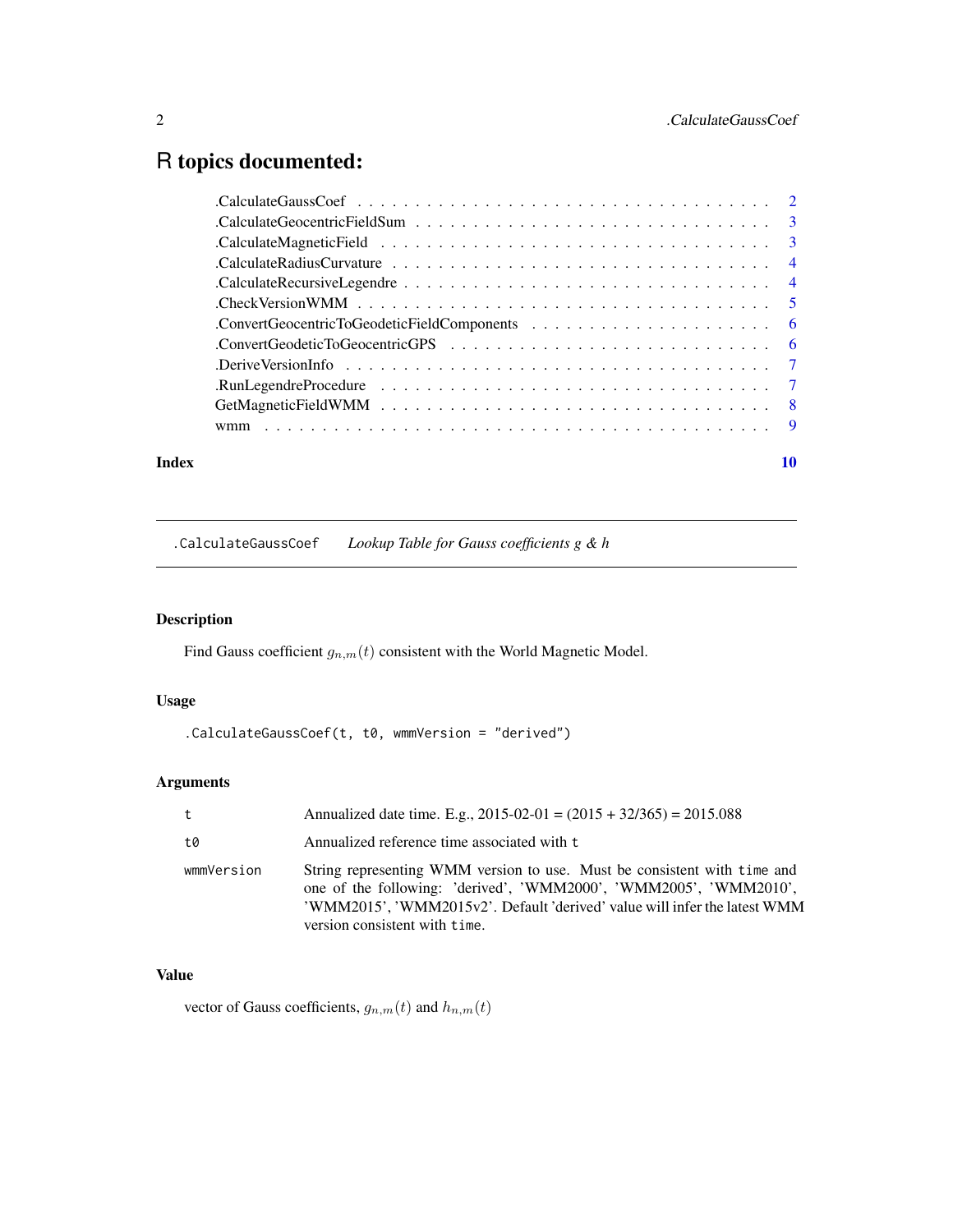<span id="page-2-0"></span>.CalculateGeocentricFieldSum

*Calculate sum of geocentric field components*

#### Description

Calculate sum of geocentric field components

#### Usage

```
.CalculateGeocentricFieldSum(legendreTable, gaussCoef, radius, lon, latGC,
 deltaLatitude)
```
## Arguments

| data.table modified by .CalculateSchmidtLegendreDerivative       |
|------------------------------------------------------------------|
| Gauss coefficients as calculated by . Calculate Gauss Coef       |
| Radius of curvature of prime vertical at given geodetic latitude |
| GPS longitude                                                    |
| GPS latitude, geocentric                                         |
| (Geocentric Latitude - Geodetic Latitude) in decimal degrees     |
|                                                                  |

```
.CalculateMagneticField
```
*Calculate Expected Magnetic Field from WMM2015*

## Description

Calculate the magnetic field for a given location and time using the fitted spherical harmonic model from the 2015 World Magnetic Model.

#### Usage

```
.CalculateMagneticField(lon, latGD, latGC, radius, time,
 wmmVersion = "derived")
```
#### Arguments

| lon    | GPS longitude                                                         |
|--------|-----------------------------------------------------------------------|
| latGD  | GPS latitude, geodetic                                                |
| latGC  | GPS latitude, geocentric                                              |
| radius | Radius of curvature of prime vertical at given geodetic latitude      |
| time   | Annualized date time. E.g., $2015-02-01 = (2015 + 32/365) = 2015.088$ |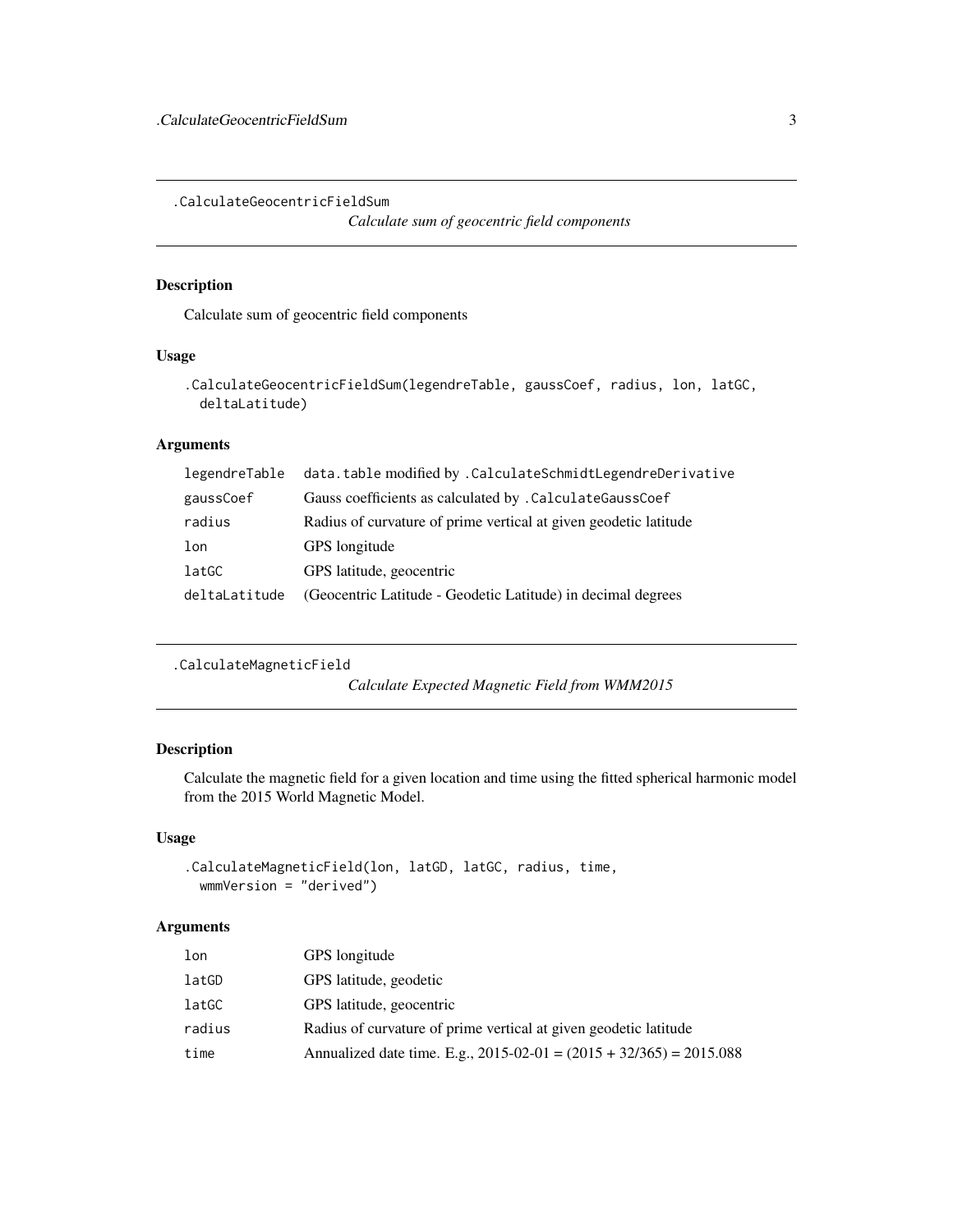<span id="page-3-0"></span>wmmVersion String representing WMM version to use. Must be consistent with time and one of the following: 'derived', 'WMM2000', 'WMM2005', 'WMM2010', 'WMM2015', 'WMM2015v2'. Default 'derived' value will infer the latest WMM version consistent with time.

#### Value

Expected magnetic field from WMM2015 expressed as a vector,  $m^{WM}_{\lambda_t,\varphi_t,h_t,t}$ 

.CalculateRadiusCurvature

*Radius of curvature of prime vertical*

#### Description

Calculate radius of curvature of prime vertical at given geodetic latitude.

#### Usage

.CalculateRadiusCurvature(latitudeGD)

#### Arguments

latitudeGD Geodetic latitude in decimal degrees

#### Value

Radius of curvature of prime vertical at given geodetic latitude

.CalculateRecursiveLegendre

*Run recursion to compute associated Legendre functions*

#### Description

Use recursion relations to compute the associated Legendre function,  $P_{n,m}(\mu)$ . User supplies degree  $n$  and order  $m$  as well as associated Legendre functions with smaller degree and order indices for recursion. When  $n \leq 2$ ,  $P_{n,m}(\mu)$  is directly calculated with known functions (i.e., no recursion). When  $n > 2$ , the following recursion relations are used based on the order m:

$$
P_{n>2,m\leq 1}(\mu) = \frac{(2n-1)\cdot \mu \cdot P_{n-1,m}(\mu) - (n-1+m)\cdot P_{n-2,m}(\mu)}{(n-m)}
$$

$$
P_{n>2,m>1}(\mu) = \frac{2\mu(m-1)\cdot P_{n,m-1}(\mu)}{\sqrt{1-\mu^2}} - (n+m-1)\cdot (n-m+2)\cdot P_{n,m-2}(\mu)
$$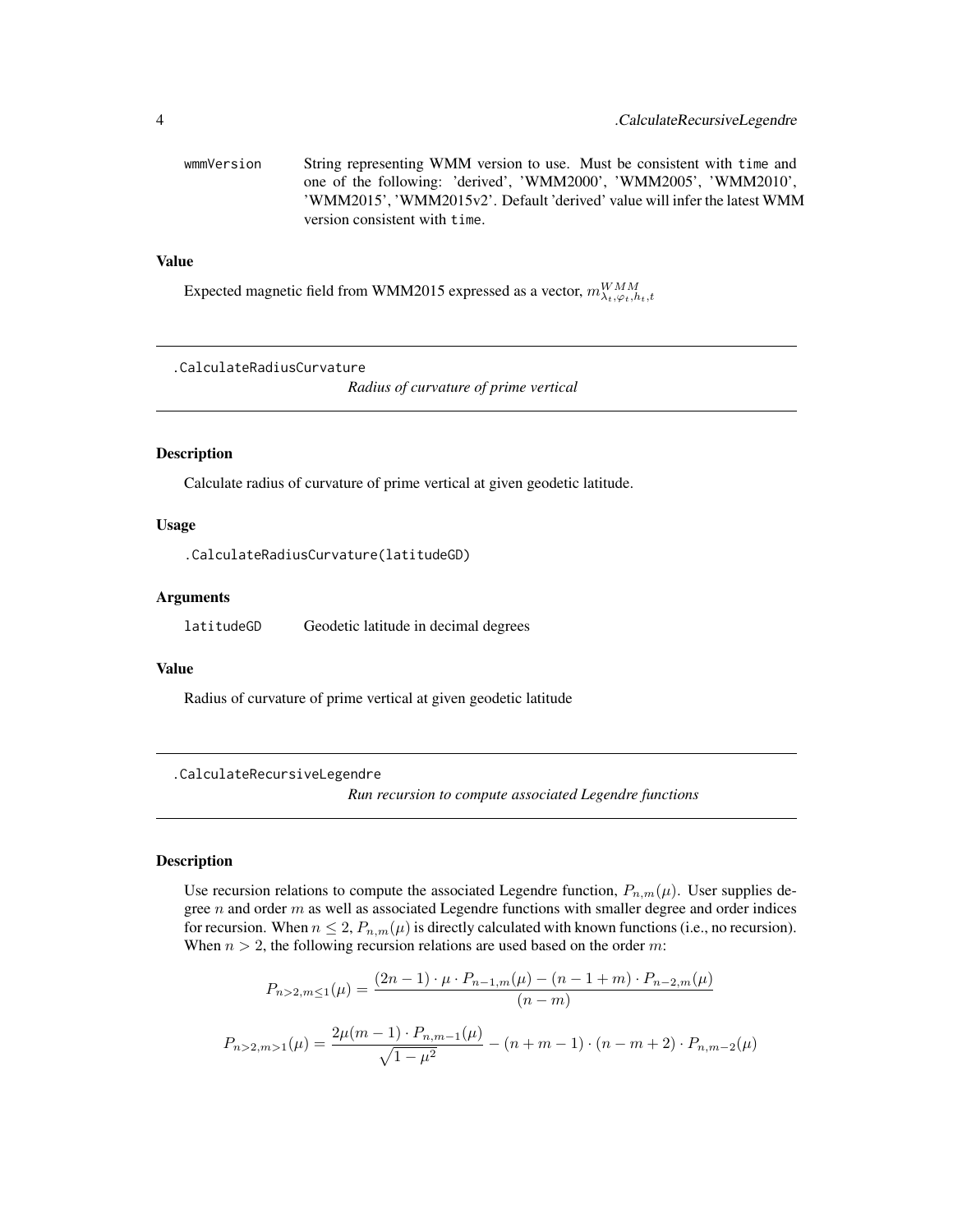# <span id="page-4-0"></span>.CheckVersionWMM 5

# Usage

.CalculateRecursiveLegendre(n, m, mu, index, Pn\_1 = NULL, Pn\_2 = NULL,  $Pm_1 = NULL, Pm_2 = NULL$ 

#### Arguments

| n      | Degree of associated Legendre function to compute   |
|--------|-----------------------------------------------------|
| m      | Order of associated Legendre function to compute    |
| mu     | Argument of associated Legendre function to compute |
| index  | Index from.kLegendreIndices associated with n and m |
| $Pn-1$ | $P_{n-1,m}(\mu)$                                    |
| $Pn_2$ | $P_{n-2,m}(\mu)$                                    |
| $Pm_1$ | $P_{n,m-1}(\mu)$                                    |
| $Pm_2$ | $P_{n,m-2}(\mu)$                                    |

## Value

 $P_{n,m}(\mu)$ , scalar

| .CheckVersionWMM | Check if given time is consistent with available WMM versions |  |
|------------------|---------------------------------------------------------------|--|
|------------------|---------------------------------------------------------------|--|

# Description

Check if given time is consistent with available WMM versions

# Usage

```
.CheckVersionWMM(t, wmmVersion)
```
#### Arguments

| t          | Annualized date time. E.g., $2015-02-01 = (2015 + 32/365) = 2015.088$                                                                                                    |
|------------|--------------------------------------------------------------------------------------------------------------------------------------------------------------------------|
| wmmVersion | String representing WMM version to use. Must be consistent with time and<br>one of the following: 'derived', 'WMM2000', 'WMM2005', 'WMM2010',<br>'WMM2015', 'WMM2015v2'. |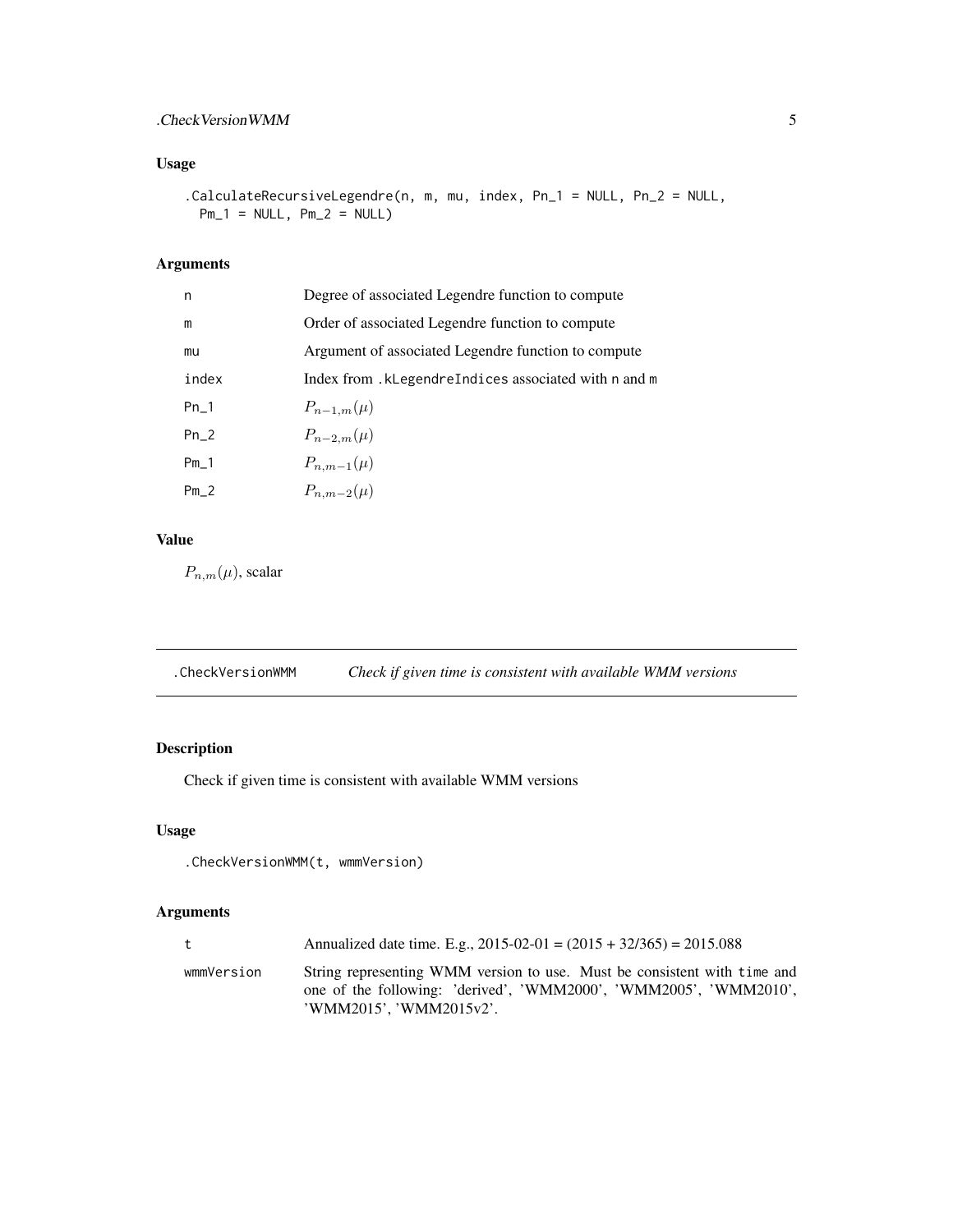<span id="page-5-0"></span>.ConvertGeocentricToGeodeticFieldComponents *Geocentric Coordinates to Geodetic Coordinates*

#### Description

Convert Geocentric Coordinates to Geodetic Coordinates.

#### Usage

```
.ConvertGeocentricToGeodeticFieldComponents(xGeocentric, yGeocentric,
 zGeocentric, deltaLat)
```
#### Arguments

| xGeocentric | X-coordinate in geocentric system                            |
|-------------|--------------------------------------------------------------|
| yGeocentric | Y-coordinate in geocentric system                            |
| zGeocentric | Z-coordinate in geocentric system                            |
| deltaLat    | (Geocentric Latitude - Geodetic Latitude) in decimal degrees |

#### Value

Vector of length 3 representing geodetic coordinates consistent with given geocentric data

```
.ConvertGeodeticToGeocentricGPS
                        Convert from Geodetic to Geocentric Coordinates
```
#### Description

Convert geodetic coordinates to geocentric coordinates

## Usage

```
.ConvertGeodeticToGeocentricGPS(latitudeGD, height)
```
# Arguments

| latitudeGD | Geodetic latitude in decimal degrees                  |
|------------|-------------------------------------------------------|
| height     | Height in meters above ellipsoid (not mean sea level) |

# Value

List with first element as geocentric latitude in decimal degrees and second element as geocentric radius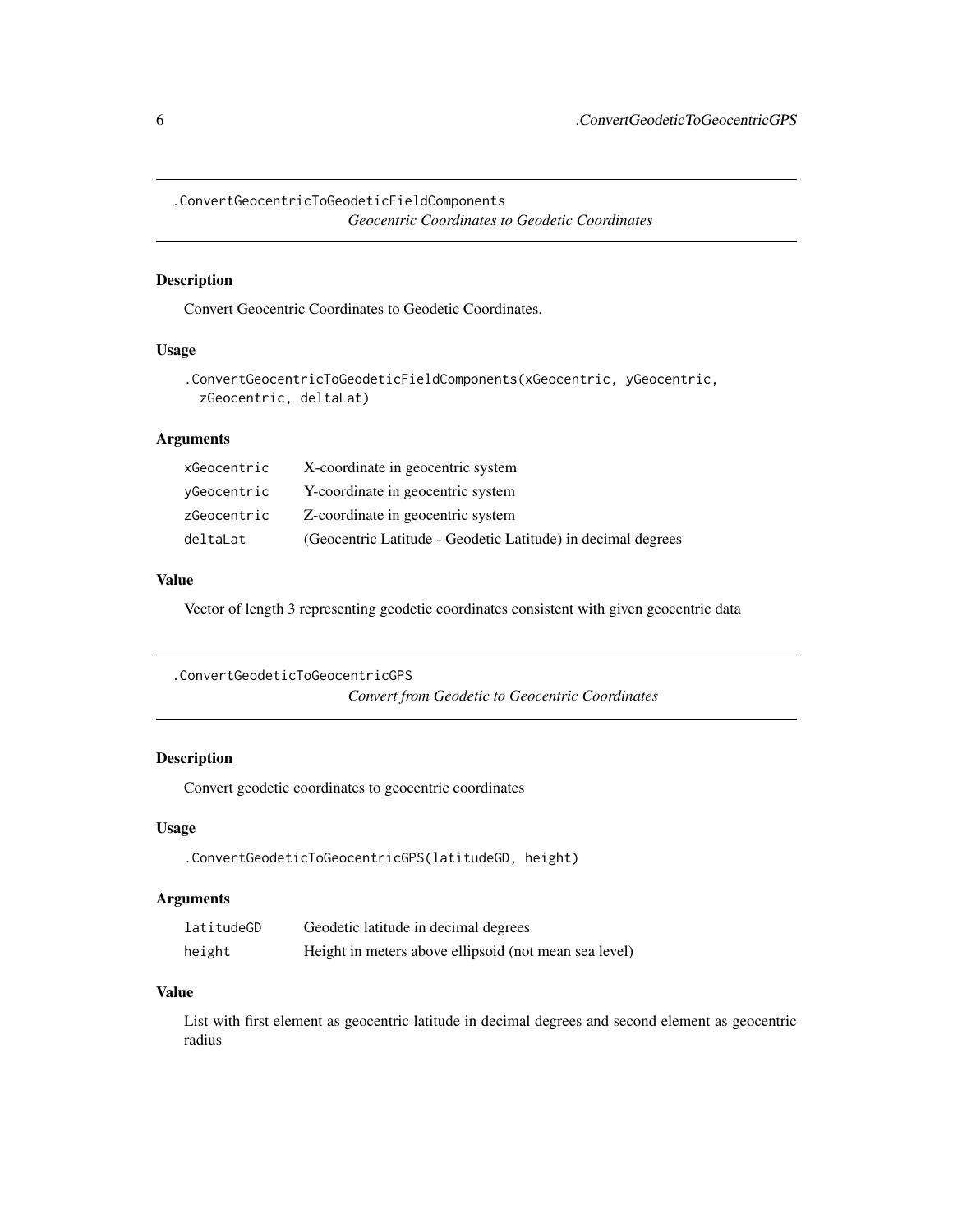<span id="page-6-0"></span>.DeriveVersionInfo *Derive WMM version based on given time*

#### Description

Derive WMM version based on given time

#### Usage

```
.DeriveVersionInfo(t)
```
#### Arguments

t Annualized date time. E.g.,  $2015-02-01 = (2015 + 32/365) = 2015.088$ 

#### Value

List of reference year and compatible WMM versions inferred from time.

.RunLegendreProcedure *Compute Associated Legendre Functions Given Sequence of (degree, order) Indices*

#### Description

Procedure that computes the associated Legendre function,  $P_{n,m}(\mu)$ , given a sequence of (degree, order) indices and function argument  $\mu$ . This is computed via recursive relationships for Legendre functions.

#### Usage

.RunLegendreProcedure(mu)

#### Arguments

mu Function argument to  $P_{n,m}(\mu)$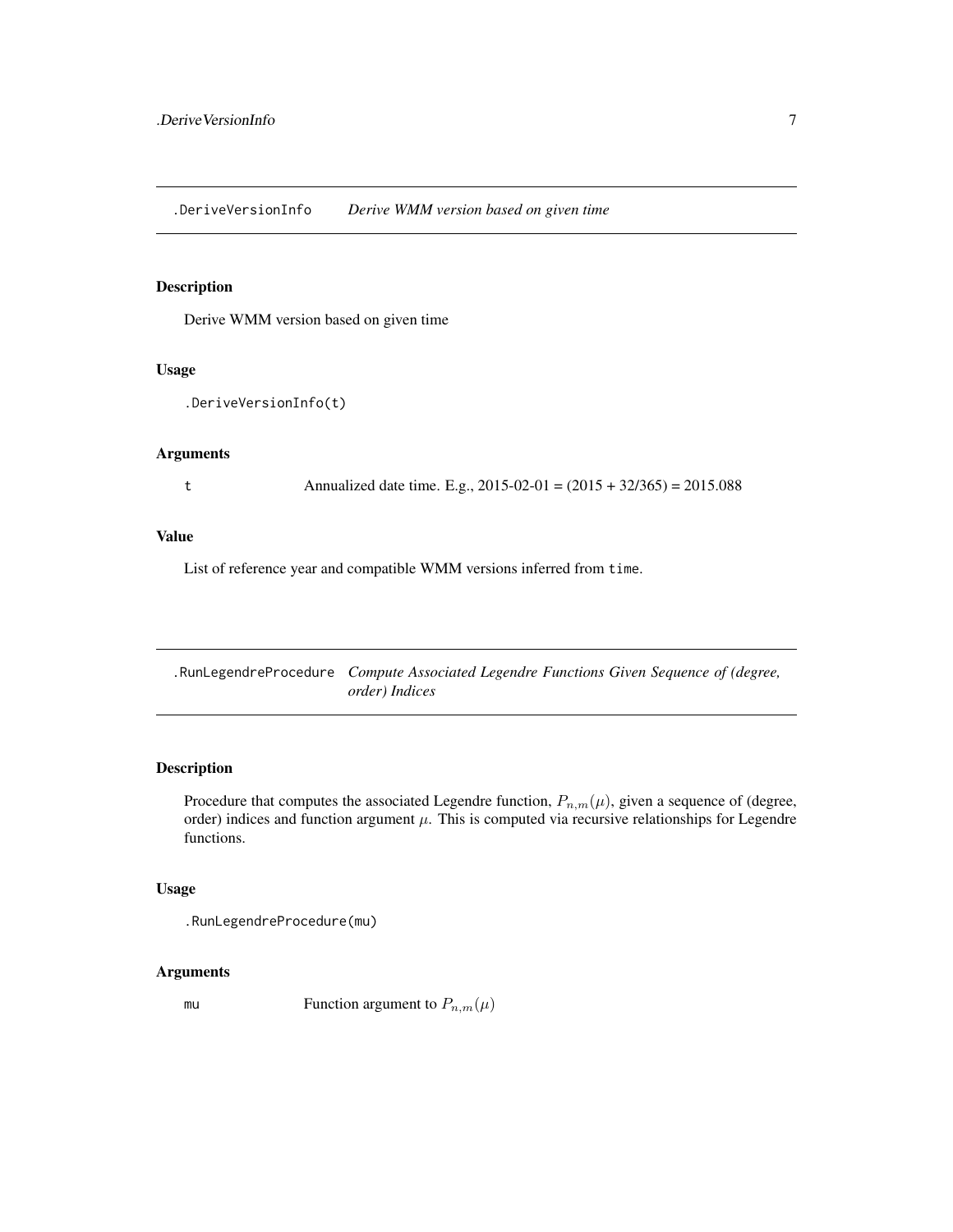<span id="page-7-1"></span><span id="page-7-0"></span>GetMagneticFieldWMM *Calculate Expected Magnetic Field from WMM*

#### Description

Function that takes in geodetic GPS location and annualized time, and returns the expected magnetic field from WMM.

#### Usage

GetMagneticFieldWMM(lon, lat, height, time, wmmVersion = "derived")

#### Arguments

| lon        | GPS longitude                                                                                                                                                                                                                                               |
|------------|-------------------------------------------------------------------------------------------------------------------------------------------------------------------------------------------------------------------------------------------------------------|
| lat        | GPS latitude, geodetic                                                                                                                                                                                                                                      |
| height     | GPS height in meters above ellipsoid                                                                                                                                                                                                                        |
| time       | Annualized date time. E.g., $2015-02-01 = (2015 + 32/365) = 2015.088$                                                                                                                                                                                       |
| wmmVersion | String representing WMM version to use. Must be consistent with time and<br>one of the following: 'derived', 'WMM2000', 'WMM2005', 'WMM2010',<br>'WMM2015', 'WMM2015v2'. Default 'derived' value will infer the latest WMM<br>version consistent with time. |

#### Value

list of calculated main field and secular variation vector components in nT and nT/yr, resp.: x, y, z, xDot, yDot, zDot

# Examples

```
GetMagneticFieldWMM(
  lon = 240,lat = -80,height = 1e5,
  time = 2017.5,
  wmmVersion = 'WMM2015'
)
## Expected output
# X = 5683.51754 95763 nT
# Y = 14808.84920 23104 nT
# Z = -50163.01336 54779 nT
## Calculated Output
# X = 5683.518 nT
# Y = 14808.85 nT
# Z = -50163.01 nT
```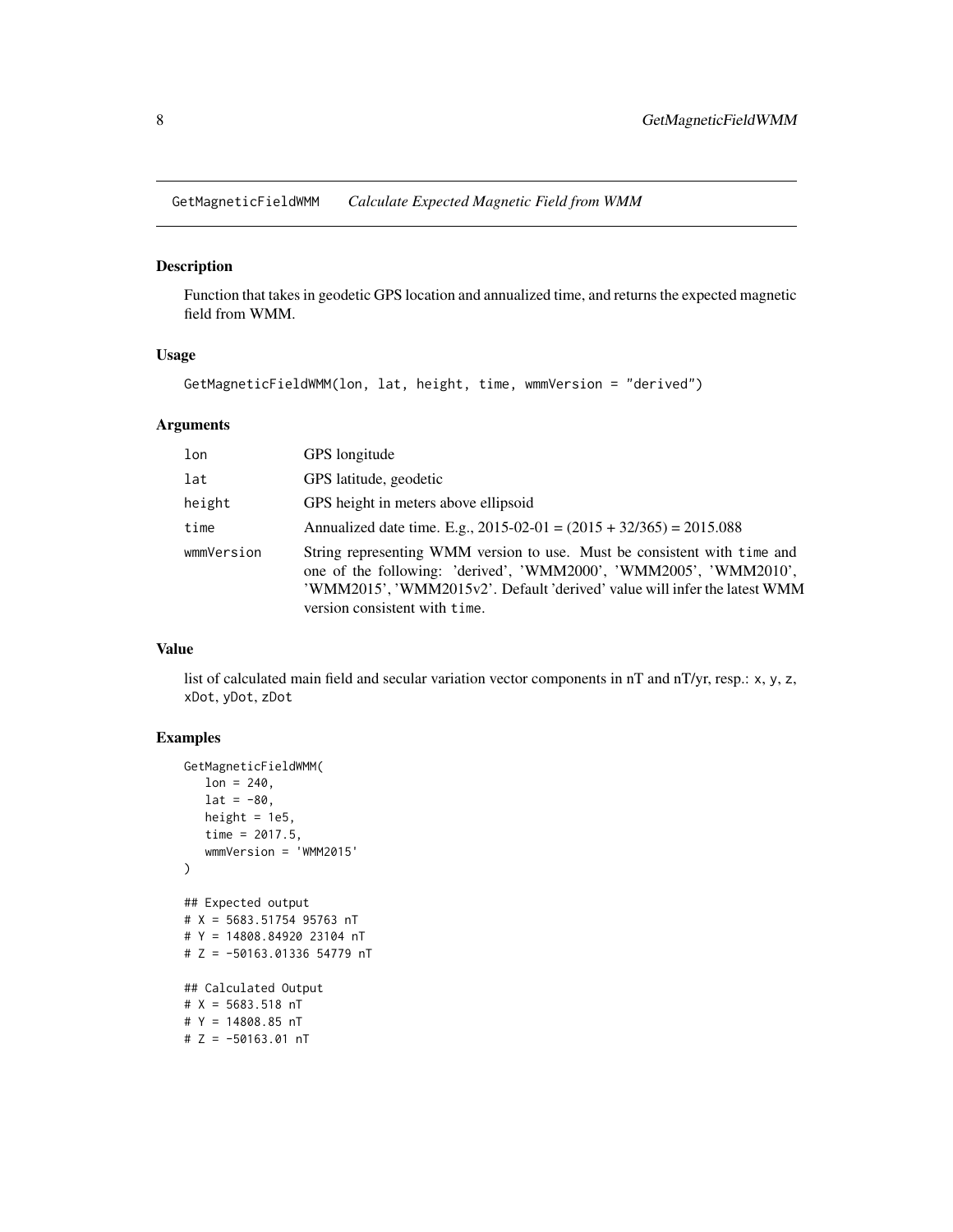#### Description

The wmm package calculates magnetic field at a given location and time according to the World Magnetic Model.

#### WMM functions

This package has 1 exported function, [GetMagneticFieldWMM](#page-7-1), which returns a list of calculated main field and secular variation vector components in nT and nT/yr, resp.: x, y, z, xDot, yDot, zDot.

#### Acknowledgments

Thanks to:

- The WMM team past, present, and future for making the Gauss coefficients public domain
- Alex Breeze for tech reviewing the original version of this code, years ago

<span id="page-8-0"></span>